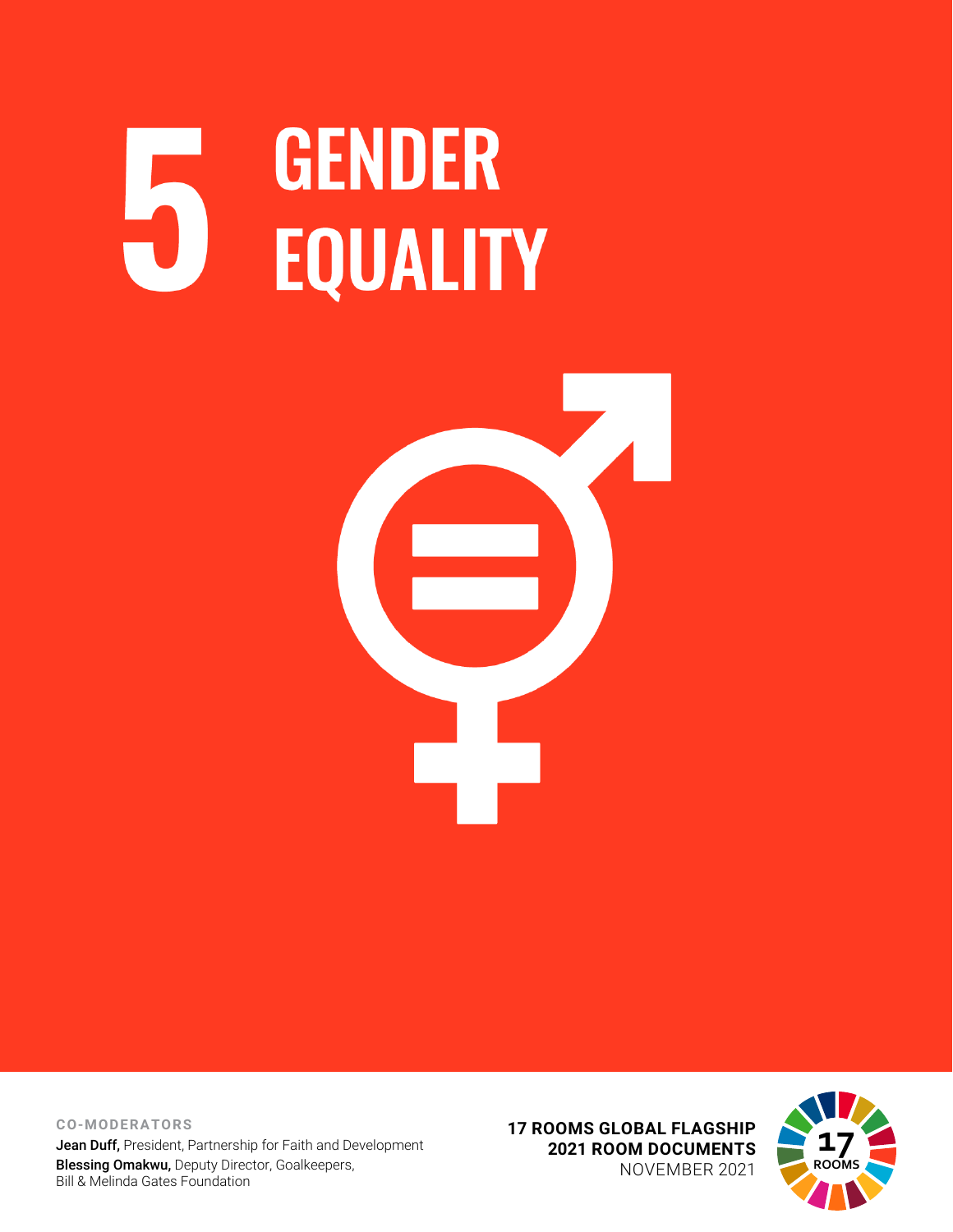This document summarizes the ideas and actions that emerged from Room 5, a working group for Sustainable Development Goal 5 on Gender Equality, that convened as part of the annual 17 Rooms global flagship process in 2021. Th[e 17 Rooms initiative](https://www.brookings.edu/project/17-rooms/) is co-hosted by the Center for Sustainable Development at The Brookings Institution and The Rockefeller Foundation. Each Room, one per SDG, was asked to identify actionable priorities that can be advanced by the end of 2022 to improve some component of 2030 outcomes for its respective Goal. Corresponding documents prepared by the other flagship Rooms are availabl[e here,](http://www.brookings.edu/17rooms2021) alongside a synthesis report prepared by the 17 Rooms secretariat.

# **CONCEPT NOTE: 2021 ROOM 5**

#### **THE CONTEXT**

World leaders committed to Sustainable Development Goal 5 (SDG 5) at the United Nations in 2015 to achieve gender equality and empower all women and girls by 2030. *Religion has been called "the hardest barrier that women must overcome in the path to gender equality."[1](#page-1-0)* "Religion matters, not only for cultural attitudes but for the opportunities and constraints on the lives of women and girls."<sup>[2](#page-1-1)</sup> Religion "is an important factor shaping communities' norms and aspirations for women and girls. It can be a catalyst for action to improve women's lives, or it can be a source of conflict and a brake on change."[3](#page-1-2)

Religious actors have tremendous scale, reach and influence, particularly in geographies with high levels of religiosity.[4](#page-1-3) For example, the global Catholic church runs approximately 220,000 schools in preuniversity levels in all regions of the world, educating more than 65 million children and youth; and Catholic colleges and universities educate 3 million—many of these students are not Catholic or even Christian.<sup>[5](#page-1-4)</sup> Across Africa, where religiosity is high, a 2020 Afrobarometer study<sup>[6](#page-1-5)</sup> showed Africans are more likely to contact religious leaders than other types of public officials, such as traditional leaders, local government councilors, or members of parliament. An exploratory quantitative analysis of 50 countries and federal states found the level of gender equality has a negative correlation with religiosity, almost the same as with the share of women in parliament and the share of women in the labor force.<sup>[7](#page-1-6)</sup>

Some evidence does exist for the positive influence of faith actors on attitudes and behaviors harmful to women and girls,<sup>[8](#page-1-7)</sup> especially in relation to child marriage, female genital mutilation, girls' education,

https://holyseemission.org/contents/statements/5d8fab97bc6c3.php [Last Accessed October 21, 2021].

<span id="page-1-0"></span><sup>&</sup>lt;sup>1</sup> Vineeta Sharma (2018), *How can Feminist Theology Reduce Gender Inequality in Religion?* Available at: https://www.epw.in/engage/article/how-canfeminist-theology-reduce-gender-inequality [Last Accessed October 21, 2021]

<span id="page-1-1"></span><sup>2</sup> Ingelhart, Ronald and Pippa Norris (2003). *Rising Tide. Gender Equality and Cultural Change Around the World.* Cambridge: Cambridge University Press.

<span id="page-1-2"></span><sup>3</sup> Berkeley Center for Religion, Peace and World Affairs; Georgetown University (2008). *Challenges of Change: Faith, Gender and Development,* p.5

<span id="page-1-3"></span><sup>4</sup> Intensity of religious beliefs and/or religious participation.

<span id="page-1-4"></span><sup>&</sup>lt;sup>5</sup> His Eminence Pietro Cardinal Parolin (2019). Statement by Secretary of State at General Assembly Hall. Available at:

<span id="page-1-5"></span><sup>6</sup> Afrobarometer (2020). *Religion in Africa: Tolerance and trust in leaders are high, but many would allow regulation of speech.* Afrobarometer Dispatch No.339.

<span id="page-1-6"></span><sup>7</sup> Klingorová, Kamila & Havlíček, Tomáš, Morovian Geographical Reports, Vol.23 (2015). *Religion and gender inequality: The status of women in the societies of world religions.* Available at:

https://www.researchgate.net/publication/279526649\_Religion\_and\_gender\_inequality\_The\_status\_of\_women\_in\_th e\_societies\_of\_world\_religions [Last Accessed October 21, 2021]

<span id="page-1-7"></span><sup>8</sup> Le Roux E, Bartelink BE 2017 No More 'harmful traditional practices': working effectively with faith leaders[. https://gender-based](https://gender-based-violence.jliflc.com/resources/no-harmful-traditional-practices-working-effectively-faith-leaders/)[violence.jliflc.com/resources/no-harmful-traditional-practices-working-effectively-faith-leaders/](https://gender-based-violence.jliflc.com/resources/no-harmful-traditional-practices-working-effectively-faith-leaders/) [Last Accessed October 21, 2021]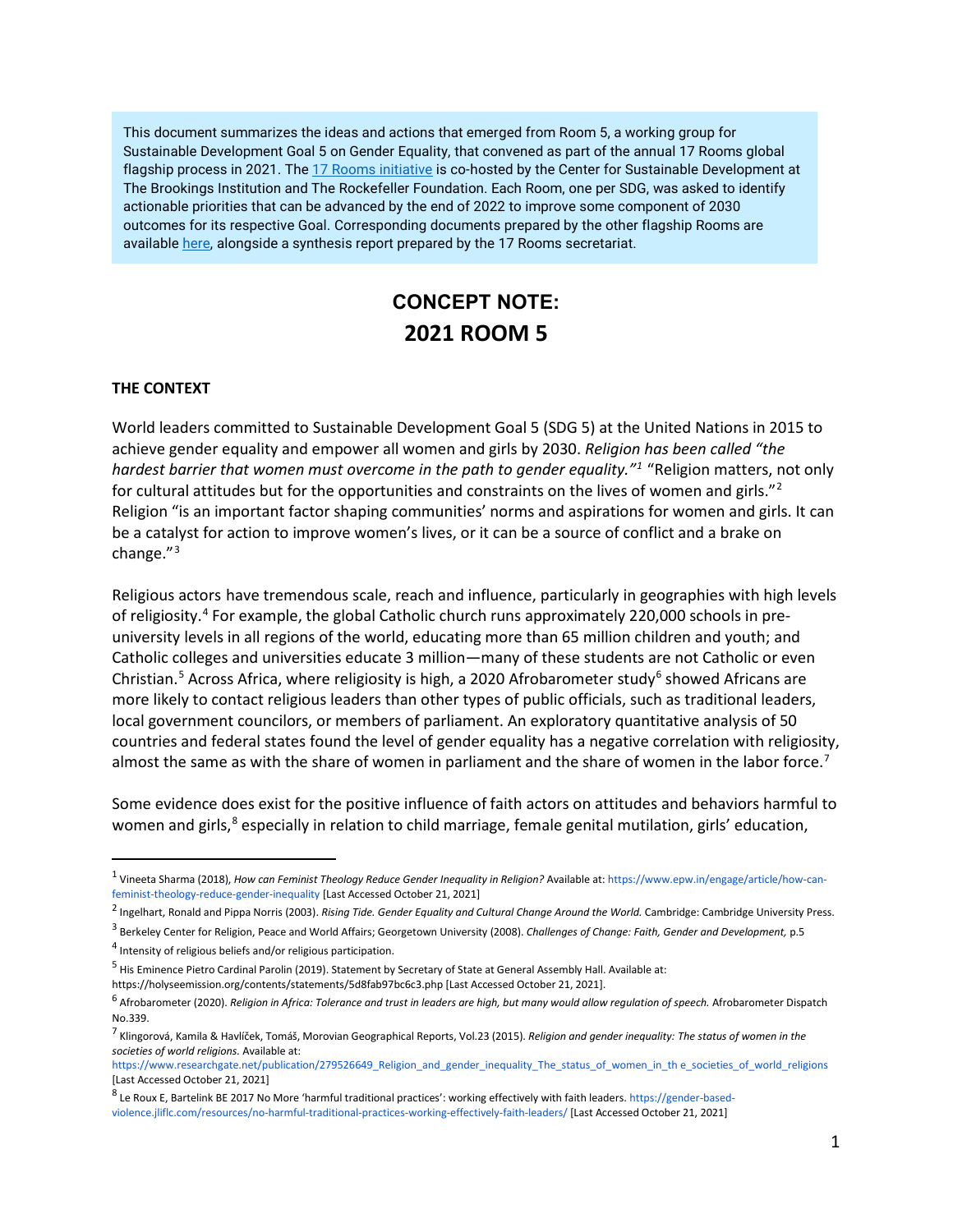gender-based violence, sexual and reproductive health and family planning, human trafficking, female leadership, human rights, and theological understanding. But there remain significant gaps in research, and in the communication of the evidence.

## **How can faith actors accelerate progress on Sustainable Development Goal 5? This is the question that ignites Room 5 this year.**

*Religion can be a catalytic force to advance gender equality*—*and religious actors can perhaps enable the world to cross the last mile to achieve SDG 5.* Case studies from faith-based organizations provide evidence of this. There are many faith leaders and theologians advancing gender equality without institutional labels or support.

*Despite the importance of faith actors to achieve gender equality and the important work faith actors are doing, global development actors and funders for gender equality often overlook faith actors.*  Three topics have been the subject of much global discourse and investment over the years: how development institutions can advance women's rights and gender equality, gender issues within religions, and the relationship between religion and development. However, the nexus where these issues come together surprisingly lacks discourse and action.<sup>[9](#page-2-0)</sup> This lack of visibility and support occurs both in faith communities and in global gender equality spaces. Few faith funders support gender equality initiatives, and fewer support initiatives outside a specific denomination or faith. Secular funders are often hesitant to engage faith actors, and when they do, funding is typically siloed by issue.

## **THE OPPORTUNITIES**

Over the last few months, Room 5 has discussed key opportunities to accelerate the positive influence of faith actors for gender equality, including:

- 1. Amplifying and catalyzing existing and emerging faith leaders, including: women leaders, digital influencers, theologians, and youth leaders.
- 2. Tackling gender equality opposition movements in religious spaces: current cultural conversations around the(mis)use of religion to advance colonization and racism are an opening to elevate how the (mis)use of religion advances patriarchy.
- 3. Strengthening the evidence base on the influence of faith on gender equality, including data and stories.
- 4. Elevating theology that advances gender equality and the rights of women and girls.
- 5. Building male allies in faith contexts for gender equality.

#### **THE ACTION AREA**

Of the opportunities identified, Room 5 coalesced around the **amplification and catalyzation of women leaders who are advancing gender equality in faith contexts as an urgent priority.** In particular, the opportunities to facilitate **cross-generational exchange, knowledge sharing, ongoing connections, and collaboration between these women leaders is critical**. With this in mind, the group was able to secure funding from multiple sources to host a 2-day convening around International Women's Day in March

<span id="page-2-0"></span><sup>9</sup> Berkeley Center for Religion, Peace and World Affairs, Georgetown University (2008), *Challenges of Change: Faith, Gender and Development,* p.9. Available at: https://berkleycenter.georgetown.edu/publications/challenges-of-change-faith-gender-and-development [Last accessed: October 21, 2021].